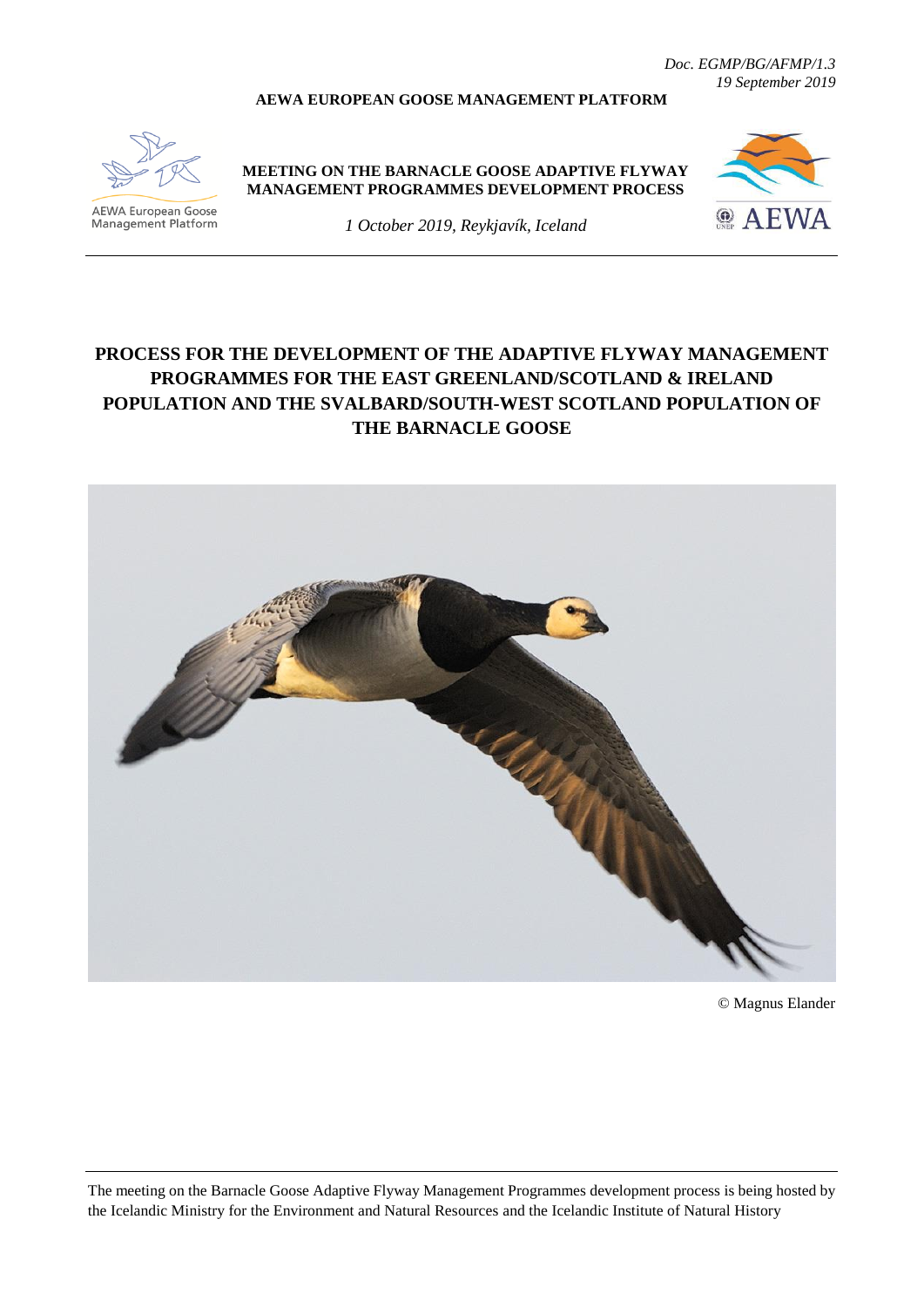*Process for the development of the AFMP for the East Greenland/Scotland & Ireland population and the Svalbard/South-West Scotland population of the Barnacle Goose*

### **1. Background**

The International Single Species Management Plan (ISSMP) for the Barnacle Goose (*Branta leucopsis*) was developed according to Paragraph 4.3.4 of the AEWA Action Plan, which provides for developing ISSMPs for populations which cause significant damage, in particular, to crops and fisheries. In addition, it responds to AEWA Resolution 6.4, which requested the establishment of a multi-species goose management platform and process to address the sustainable use of goose populations and to provide for the resolution of humangoose conflicts, targeting as a matter of priority Barnacle and Greylag Geese.

The ISSMP for the Barnacle Goose was adopted at the 7<sup>th</sup> Session of the Meeting of the Parties to AEWA (MOP7), 4-8 December 2018 in Durban, South Africa, following various stakeholder workshops and extensive consultation with the Range States and relevant stakeholders.

The ISSMP provides a mandate for developing population-specific Adaptive Flyway Management Programmes (AFMPs) for each of the three populations (Russia/Germany & Netherlands; East Greenland/Scotland & Ireland, Svalbard/South-west Scotland) of Barnacle Goose, recognising that the populations have a different status on Table 1 of AEWA and that there are regional differences in migratory behaviour and the human-wildlife conflicts involved. These AFMPs shall be formally adopted by the European Goose Management International Working Group (EGM IWG) and then reviewed periodically.

At the 4<sup>th</sup> Meeting of the European Goose Management International Working Group which took place from 18-20 June in Perth, Scotland (EGM IWG4) Range States agreed on the proposed outline and content of the AFMP for the Barnacle Goose Russia/Germany & the Netherlands population including the proposed timeline and steps, as well as data and resources needed. For the East Greenland/Scotland & Ireland Population and the Svalbard/South-west Scotland Population it was agreed that a Range State meeting will be organized in autumn 2019, to agree on the process.

This document focuses on the development of the AFMPs for the East Greenland/Scotland & Ireland Population and the Svalbard/South-west Scotland Population of the Barnacle Goose, following the agreed outline of an AFMP.

### **2. Agreed outline of an AFMP for the Barnacle Goose**

#### **Main body of the AFMP:**

**1. Introduction**

*Description on the purpose and scope of the AFMP.*

#### **2. Definition of Management Units (MUs)**

*Further data and subsequent analysis are still required to confirm the definition of the appropriate management unit/s.* 

### **3. Definition of Favourable Reference Values (FRVs)**

*The FRVs for the Barnacle Goose will be included in this section, using the agreed methodology by the EGM IWG (currently under consideration).* 

#### **4. Cumulative impact of derogations and legal hunting**

*Assessment of the cumulative impact of derogations and hunting<sup>1</sup> on the development of the population, the likelihood of serious damage to agriculture and risk to air safety and to other flora and fauna (including the Arctic ecosystems) and the non-lethal measures taken to prevent damage/risk, as well as the effectiveness of these. If necessary, this section will propose a coordination of the derogation measures between Range States to avoid risk to the population and to enhance effectiveness of the measures.*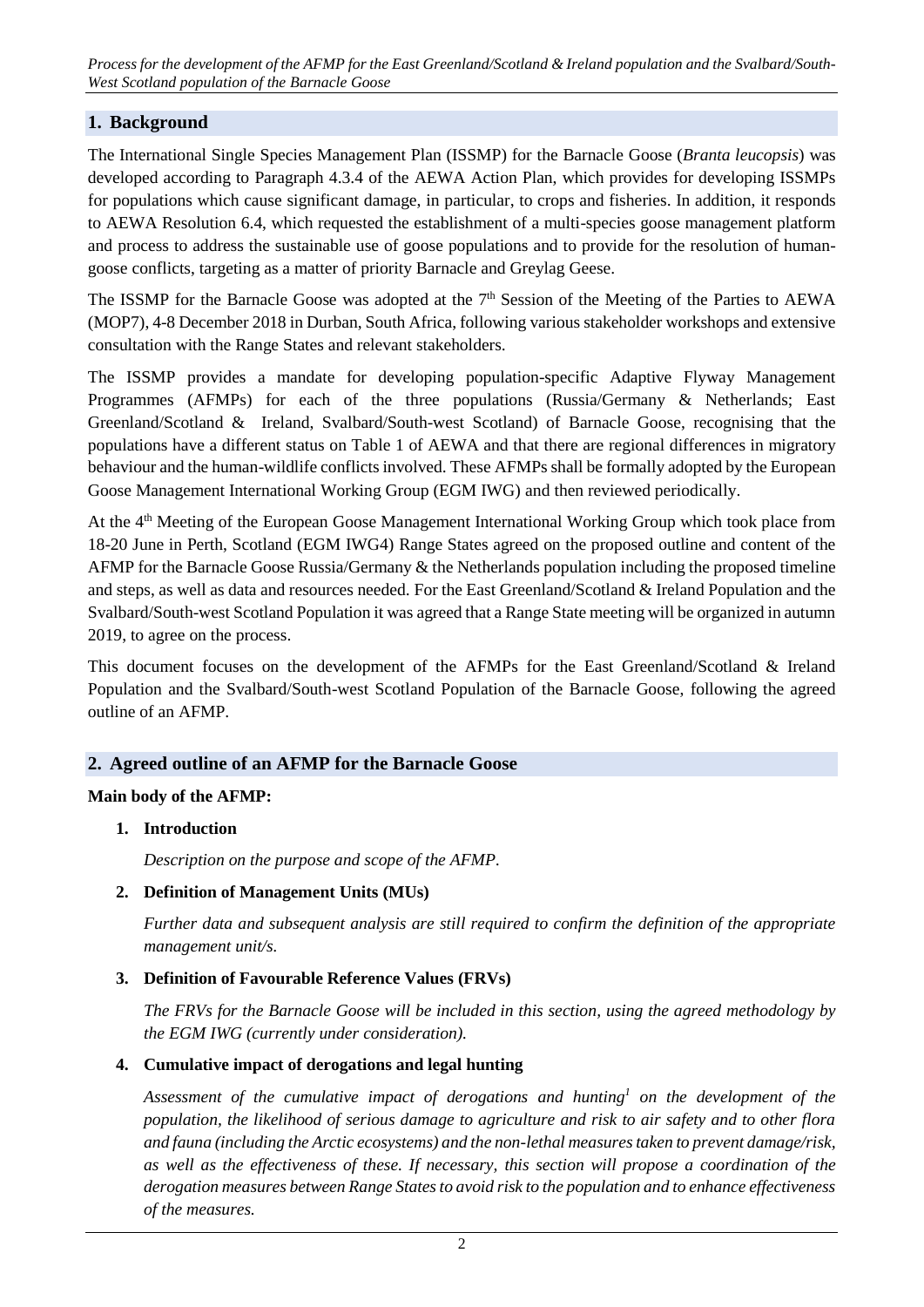# **5. Monitoring indicators and programmes**

*Clear and effective monitoring indicators and programmes are identified to measure that the management objectives are met.*

**6. Protocols for the iterative phase** (decision making, monitoring and assessment)

*Management actions are evaluated systematically and adapted accordingly for improved management. The detailed protocols will be added as an Annex to the AFMP.*

The following sections will be added as Annexes to the AFMP:

#### **Annex 1. MU-specific workplans**

*Annual MU-specific workplans will be included and reviewed by the EGM IWG at their annual meetings. Workplans will include priority activities identified in the ISSMP, as well as other activities agreed by the EGM IWG at their annual meetings.*

#### **Annex 2. Box 1 of the ISSMP for the Barnacle Goose**

- a. Characterisation of the spatial and temporal extent and trends of damage to agriculture and of risks to human health and air safety as well as to other flora and fauna that can be attributed to the population/MU in question, including predicted future changes in these;
- b. A description of the methods applied in the past assessments [*for the need for derogations*] for each country and recommendations for the development of future guidelines for assessments;
- c. Description of the methods applied or tested to prevent damages and to reduce risks, their effectiveness and sufficiency to tackle the problem;
- d. Understanding of the link between population level and damages or risk;
- e. List of SPAs and other protected areas designated for the Barnacle Goose;
- f. Management of the species and the damage inside and outside SPAs;
- g. Tackling damage prevention inside and outside SPAs (accommodation areas, derogations, etc.).

#### **Annex 3. Population Models**

*This section will include the Barnacle Goose population models to assess the cumulative impact of derogations and hunting that will be prepared under the supervision of the Data Centre, to inform decisions. Range States will be requested to nominate experts to join the EGMP Modelling Consortium for the development of the population models.* 

#### **Annex 4. Impact Models**

*This section will include models that will assess the predicted outcomes of defined management actions (e.g. effect of derogations) on the fundamental objectives set in the ISSMP.*

#### **Annex 5. Protocols for the iterative phase (decision making, monitoring and assessment)**

*Protocols for the iterative phase will be presented in this section, in order to systematically evaluate management actions and adapt them accordingly for improved management.*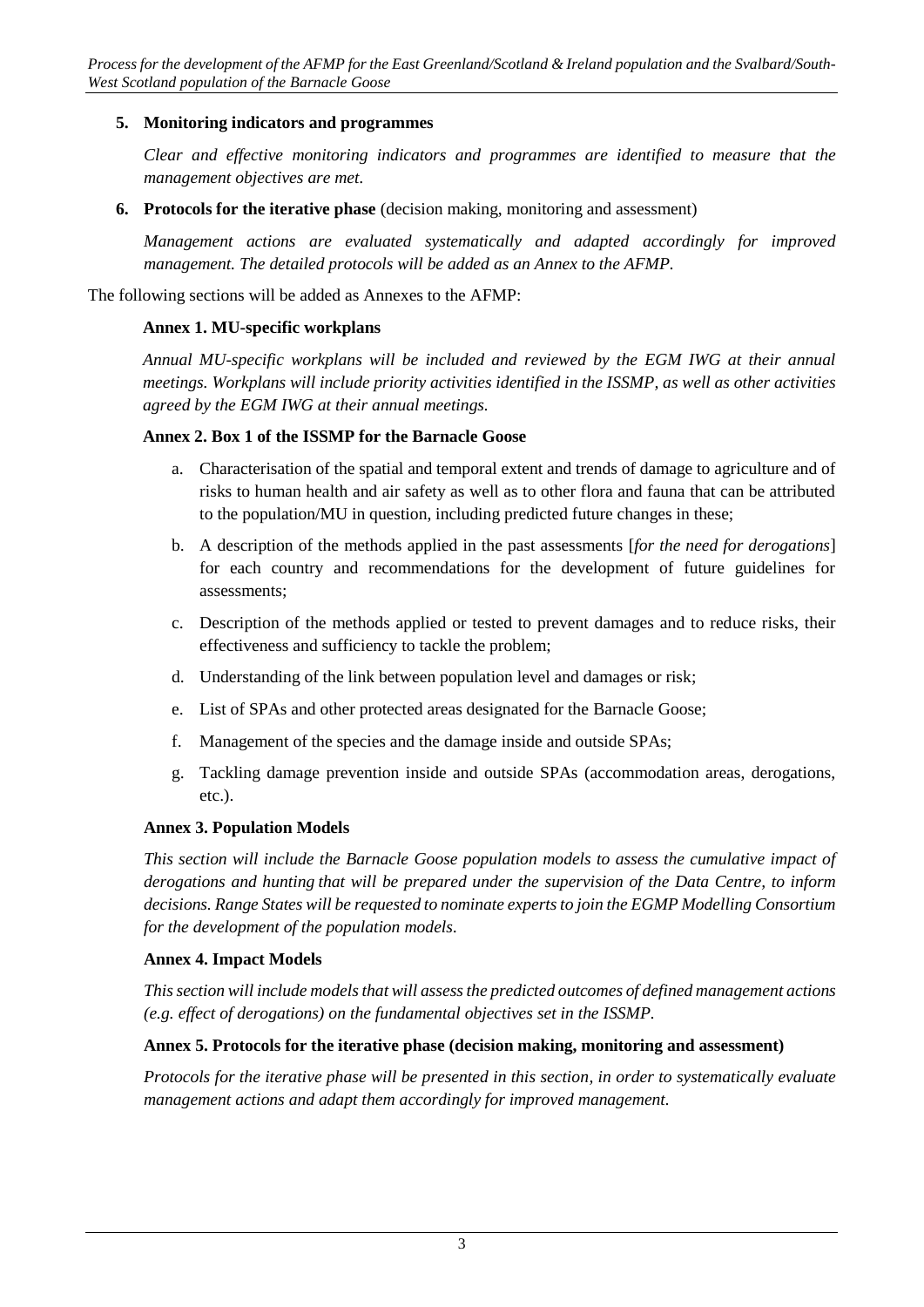*Process for the development of the AFMP for the East Greenland/Scotland & Ireland population and the Svalbard/South-West Scotland population of the Barnacle Goose*

### **3. Provisional<sup>1</sup> Steps for the Development of an AFMP**

The development of the AFMP requires a number of steps that are highly dependent on the availability of funding, human resources and time, to provide a transparent management process that is informed by robust science.

Table 1 outlines the decisions and activities that are required in the process and that are to be agreed by the Range States at this meeting.

*Table 1. Key decisions and resources needed for the development of the Barnacle Goose AFMPs (East Greenland/Scotland & Ireland population and the Svalbard/South-West Scotland population) Table to be agreed and completed at the Range State meeting.* 

| Decision / activity                 | <b>Responsibility</b> | <b>Extra resources</b><br>needed | <b>Timeframe for</b><br>decision or funding to<br>be provided |
|-------------------------------------|-----------------------|----------------------------------|---------------------------------------------------------------|
| AFMPs process agreed                | <b>Range States</b>   |                                  |                                                               |
| [MUs defined and<br>agreed]         |                       |                                  |                                                               |
| [FRVs defined and<br>agreed]        |                       |                                  |                                                               |
| Collate data for Box 1              |                       |                                  |                                                               |
| Development of<br>population models |                       |                                  |                                                               |
| Development of impact<br>models     |                       |                                  |                                                               |
| AFMP compilation                    |                       |                                  |                                                               |

# **4. Data needs for the purpose of the Barnacle Goose AFMPs (East Greenland/Scotland & Ireland population and the Svalbard/South-West Scotland population)**

The following data requirements (Table 2) were identified to ensure the timely delivery of each step in the process for the development of the AFMP for the Barnacle Goose Russia/Germany & Netherlands Population. For the East Greenland/Scotland & Ireland population and the Svalbard/South-West Scotland population similar data requirements are expected.

*Table 2. Data needs for the development of the Barnacle Goose AFMPs for the East Greenland/Scotland & Ireland population and the Svalbard/South-West Scotland population) Table to be agreed and completed at the Range State meeting.* 

| <b>Purpose</b> / activity                            | <b>Type of data</b>                                                   | <b>Responsibility</b> | Timeframe for data<br>to be provided |
|------------------------------------------------------|-----------------------------------------------------------------------|-----------------------|--------------------------------------|
| Population models                                    | Capture-Mark-Recapture<br>material (leg-banding and metal<br>ringing) |                       |                                      |
| Population models<br>and assessment of<br>impacts of | Population counts (mid-winter)                                        |                       |                                      |

<sup>&</sup>lt;sup>1</sup> The timeline for the development of the AFMP is subject to the timely availability of data, funding and human resources.

1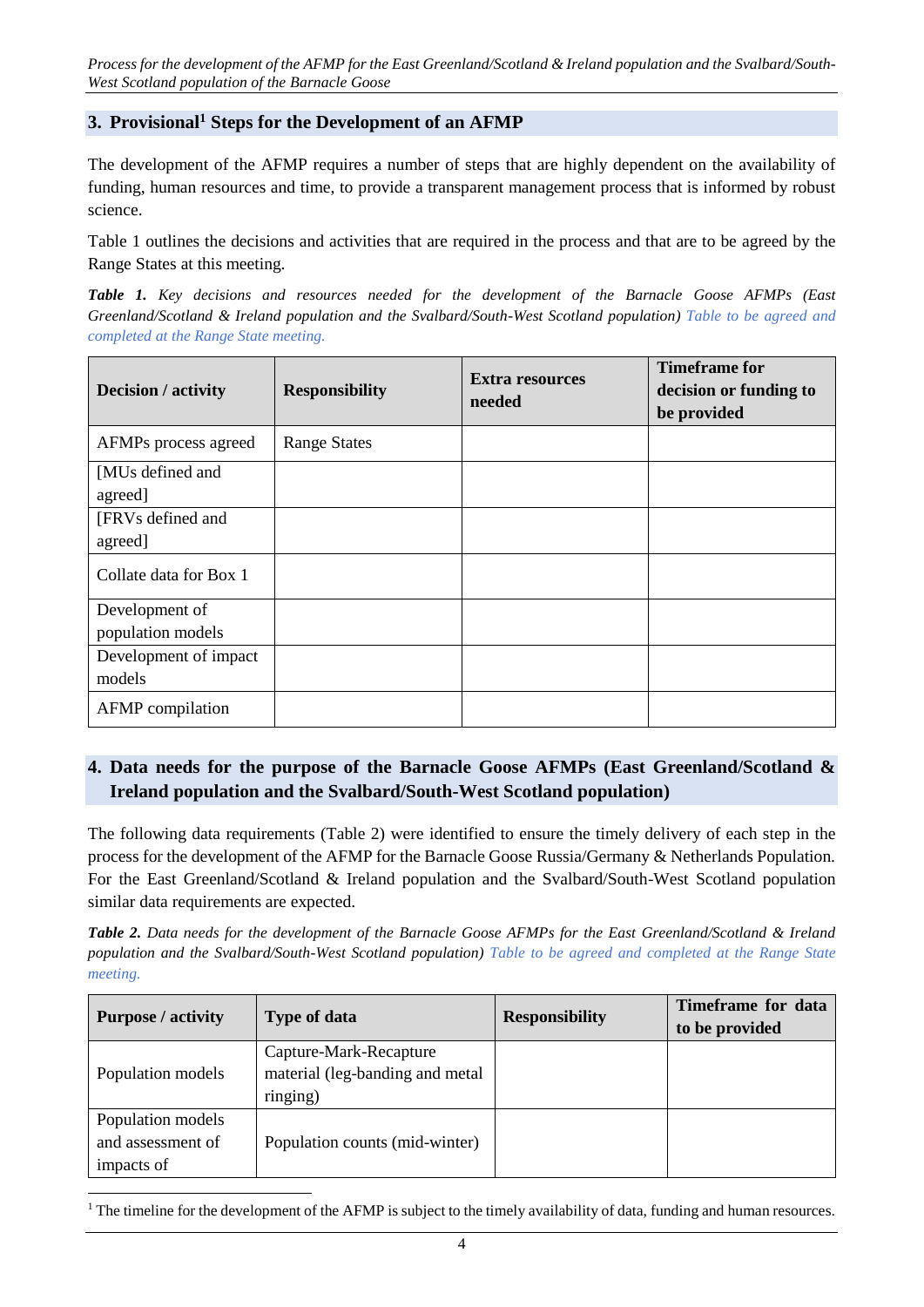*Process for the development of the AFMP for the East Greenland/Scotland & Ireland population and the Svalbard/South-West Scotland population of the Barnacle Goose*

| derogations and                   |                                                                                                                                                                      |  |
|-----------------------------------|----------------------------------------------------------------------------------------------------------------------------------------------------------------------|--|
| harvest                           |                                                                                                                                                                      |  |
| Population models                 |                                                                                                                                                                      |  |
| and assessment of                 | Off-take under derogations and                                                                                                                                       |  |
| impacts of                        | hunting and their seasonal                                                                                                                                           |  |
| derogations and                   | distribution                                                                                                                                                         |  |
| harvest                           |                                                                                                                                                                      |  |
| Agricultural impact<br>assessment | Damage assessment,<br>compensation, subsidies paid,<br>derogation off-take statistics<br>(according to the indicators<br>proposed by the Agricultural<br>Task Force) |  |
| Air safety risk<br>assessment     | Bird strike statistics                                                                                                                                               |  |
| Ecosystem impact<br>assessment    | Measurements of tundra<br>degradation; effect on breeding<br>meadow birds                                                                                            |  |
| Population model                  | Population counts (summer;                                                                                                                                           |  |
| updates                           | pending decisions on MUs)                                                                                                                                            |  |
| Agricultural impact<br>models     | Damage assessment statistics                                                                                                                                         |  |